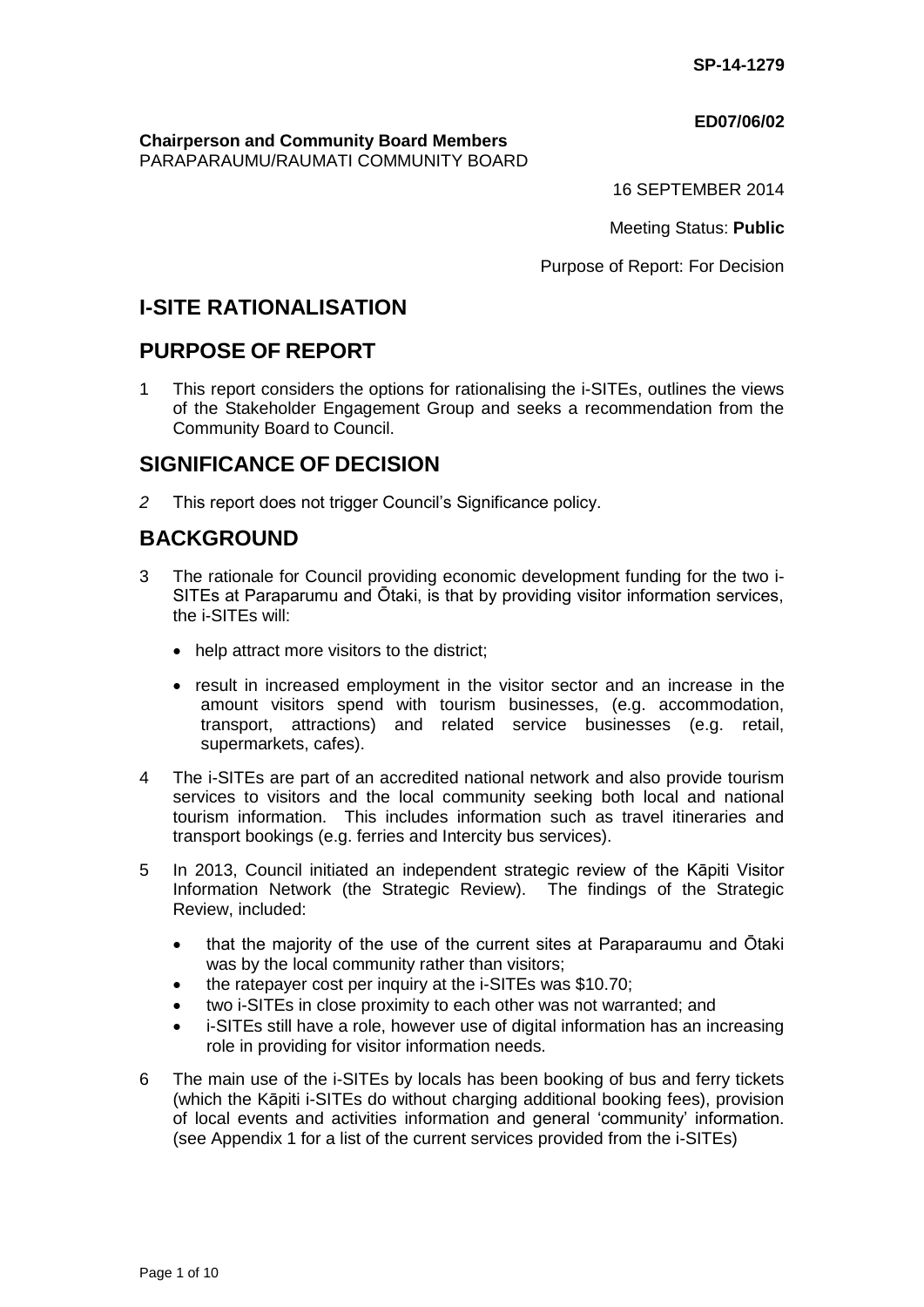- 7 The Strategic Review noted that '*it is confusing for ratepayers to fund the predominantly community use of the i-SITEs from economic development or tourism funding which aims to generate increase spend and employment. If the community places a high value on maintaining a subsidised bus and ferry ticketing service to help local residents travel outside the district, then this should be funded from some form of community servicing budget'*.
- 8 Following the receipt of the Strategic Review in February 2014, Council noted in the draft 2014-2015 Annual Plan that it intended to rationalise the i-SITEs during this financial year.
- 9 Two workshops were held during July and August with a Community and Visitor Stakeholder Group to seek their views and advice on rationalisation options. The terms of reference and membership of the group are attached as Appendix 2.
- 10 A decision on how Council will rationalise the i-SITEs will be made in October 2014. The recommendations of the Stakeholder Group will be one of the inputs considered as part of that decision..

# **CONSIDERATIONS**

## **Issues**

- 11 The Paraparaumu i-SITE is located in a Coastlands tenancy facing Rimu Road. The current term of the lease runs to May 2015 with a right of renewal. Council needs to make a decision on whether to renew by December 2014.
- 12 The Paraparaumu site was relocated to its current location in 2010. The location was chosen prior to the Expressway replacing the Proposed Western Link road proposal and was in anticipation of Rimu Road being the main road of the Paraparaumu Town Centre. Cost of the fit out of the tenancy including signage, equipment and fittings amounted to \$105,000.00. The Strategic Review noted that there is considerable operator concern about the location.
- 13 Ōtaki i-SITE is located in the Old Ōtaki Courthouse on Centennial Park on State Highway 1. The building was relocated to the site by Council for use as an i-SITE. It is owned by Council and is listed as a heritage building in the district plan. The internal design of the building and the need to retain the heritage features limits how the space within the building can be used. The underlying land is a memorial reserve with Open Space zoning.
- 14 Both sites are managed for Council by the Kāpiti Company Limited. The current term of their contract is due to finish in June 2015.
- 15 The terms of reference for the Stakeholder Group make it clear that the advice being sought from the Group did not include reconsideration of Council's decision to rationalise. The role of the Group was to provide advice on which rationalisation option they preferred.
- 16 At the first workshop, Stakeholder Group members were provided with an overview of how the rationalisation project fitted into the wider context of Council investment in the visitor sector, the current review of the Economic Development Strategy and development of the Long Term Plan.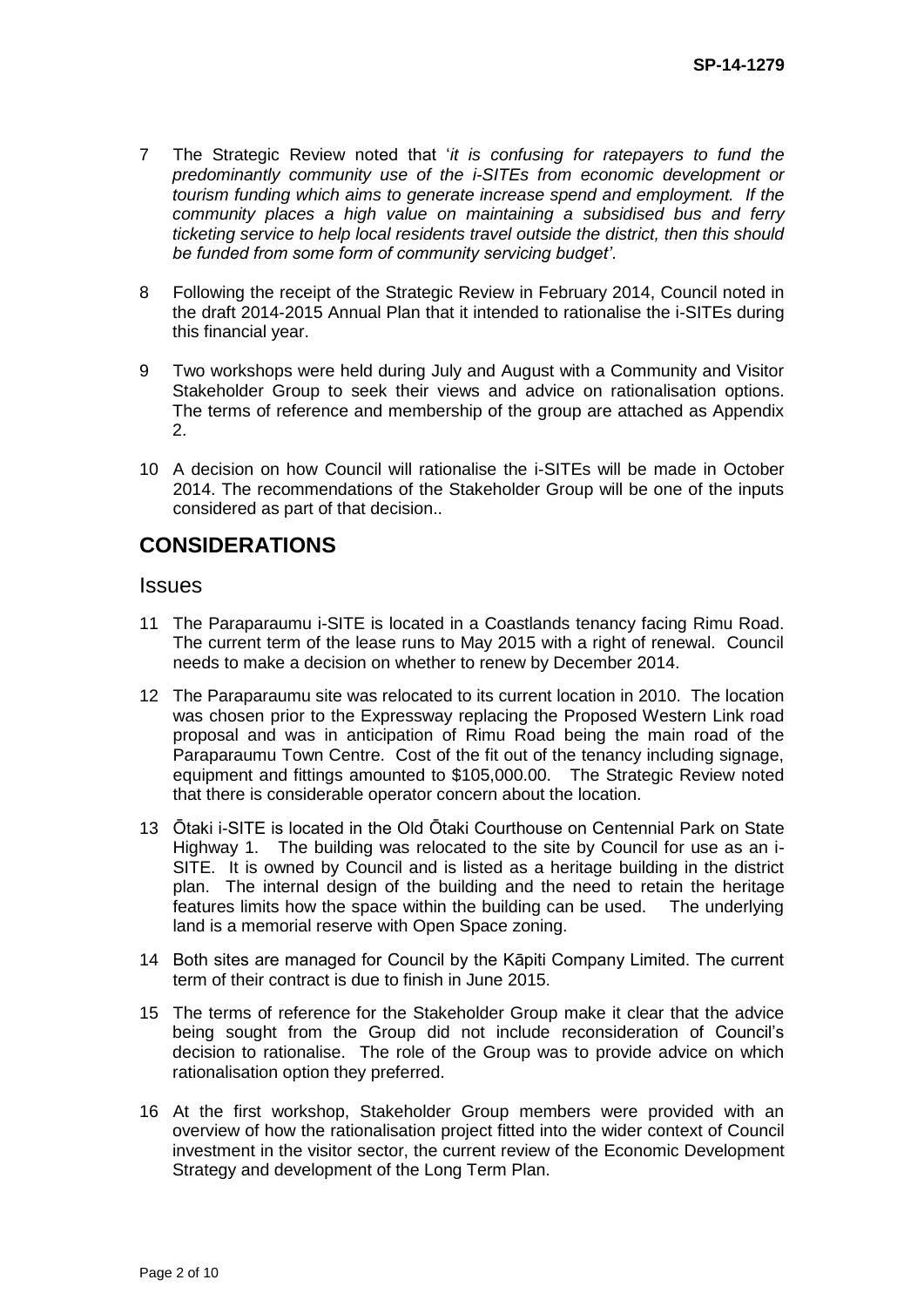- 17 At the workshop staff noted that:
	- the Kāpiti Island Gateway proposal was a feasibility study that Council jointly funded with the Department of Conservation (DOC);
	- the feasibility study had identified a number of potential options which, if they were to proceed required a mixture of public and private investment;
	- that neither DOC or the Council had committed funding to develop a gateway;
	- that any consideration of future Council investment would be a matter for consideration as part of the Long Term Plan.
- 18 Staff also noted that any issues raised by the group during the workshops about Council's future investment in tourism would be passed on to the team working on the Economic Development Review.
- 19 For the i-SITE rationalisation workshops, the Group was asked to focus on options that would apply to the period from 2015 to the completion of the Mackay's to Peka Peka Expressway in 2017.

## **Rationalisation Options**

- 20 The options for rationalisation include:
	- Closing one site and diverting some or all the funding to either digital information or improving the design and style of the other i-SITE.
	- Close both sites and diverting some or all the funding to digital information
	- Close both sites
- 21 Prior to commencement of the Stakeholder workshops consideration had been given to which if any of the 'community' services currently run from the sites, could be relocated within existing Council services (e.g. libraries and service centres). The Council services already respond to similar enquiries. It is anticipated that for any of the rationalisation options, the current Council services could accommodate additional 'community enquiries within existing budgets.
- 22 Transfer of visitor information enquiries to Council services would however be constrained both by space availability and lack of trained tourism staff.
- 23 Consideration had also been given to working with key operators to improve the range of Kapiti wide information held at their sites. These operators have indicated that they would like to hold additional information at their sites. Council staff will continue to work with them to see how this may be facilitated.
- 24 Booking of bus and ferry tickets is one of the main services currently provided by the i-SITEs. Enquiries have been made whether any of the other Intercity agents in Paraparaumu and Ōtaki also provided the service without additional booking fees. In addition to direct on-line bookings with Intercity, both the AA in Paraparaumu and Ōtaki Travel both provide Intercity ticketing without a booking fee. Unlike the i-SITEs they are only open during the working week however, it is noted that currently only 20% of the total use of i-SITEs is at weekends.
- 25 This information was made available to the Stakeholder Group workshops.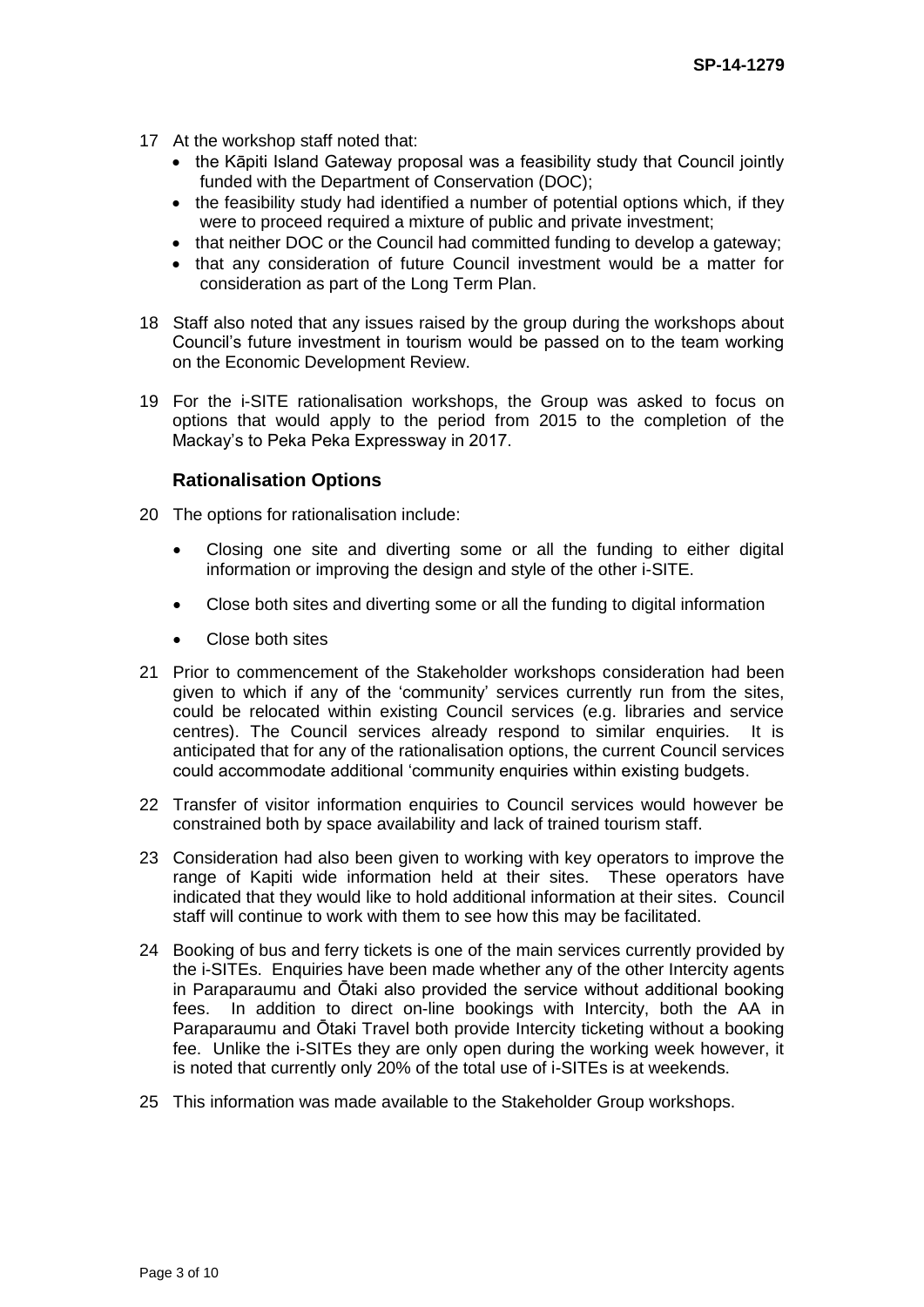## **The Stakeholder Group Recommendation**

- 26 The Stakeholder Group recommendation was that the district still needs one i-SITE and that the way in which the Kāpiti story is told needs to be improved. The Group considered that a strong web digital presence is important as is enhancing the physical displays and collateral (e.g. maps & brochures) available in the remaining site. The Group also commented that it is important that the people who tell and promote the district are passionate about its attributes and attractions. The Group could accept the closure of the of the Ōtaki i-SITE if these matters were addressed
- 27 In the longer term the group indicated that post the expressway, and should development of the Kapiti Island Gateway proceed the appropriate physical location for any future i-SITE would be within that development.
- 28 Prudent design of improved displays/story boards for an improved Kāpiti site at the current Paraparaumu i-SITE location now, could enable this material to transition and be relocated into any future Gateway tenancy.
- 29 In making the recommendation. The Stakeholder Group did give consideration to the current Pāraparaumu site not being in the optimal location. The recommendation recognises that there will be significant changes over the next couple of years as a result of the Expressway development and that moving to another location in the interim would likely incur tenancy fit out as well as lease costs.
- 30 Post expressway, if a Kāpiti Island Gateway does not proceed the single Kāpiti i-SITE should be relocated to be readily accessible from the Kāpiti Road egress to the Expressway.
- 31 There was however a split view of the Group on the final wording of parts of their recommendation with equal numbers supporting one of the following two options.

#### Option One

The i-SITE Rationalisation Visitor and Stakeholder Community Group recommendation is that:

- 1. One i-SITE/Visitor Centre is needed for Kāpiti.
- 2. The Group support the concept of the Kapiti Island Gateway and that if that proceeds visitor information should be provided within it.
- 3. In the event that the Gateway does not come to fruition, post the construction of the Mackay's to Peka Peak Expressway, a new location should be considered for the single Kāpiti iSITE which is easily accessible from the Kāpiti Road egress from the Expressway .
- 4. Prior to the completion of the Expressway, a single Kāpiti i-SITE should be retained at the current location of the Paraparumu i-SITE.
- 5. That the closure of the Ōtaki i-SITE is accepted if the way that the Kāpiti Story is told is improved, digitally and in the physical displays in the remaining i-SITE and some form of visitor information provision is retained in Ōtaki.
- 6. That the current funding Council provides for the Ōtaki i-SITE be redirected to address: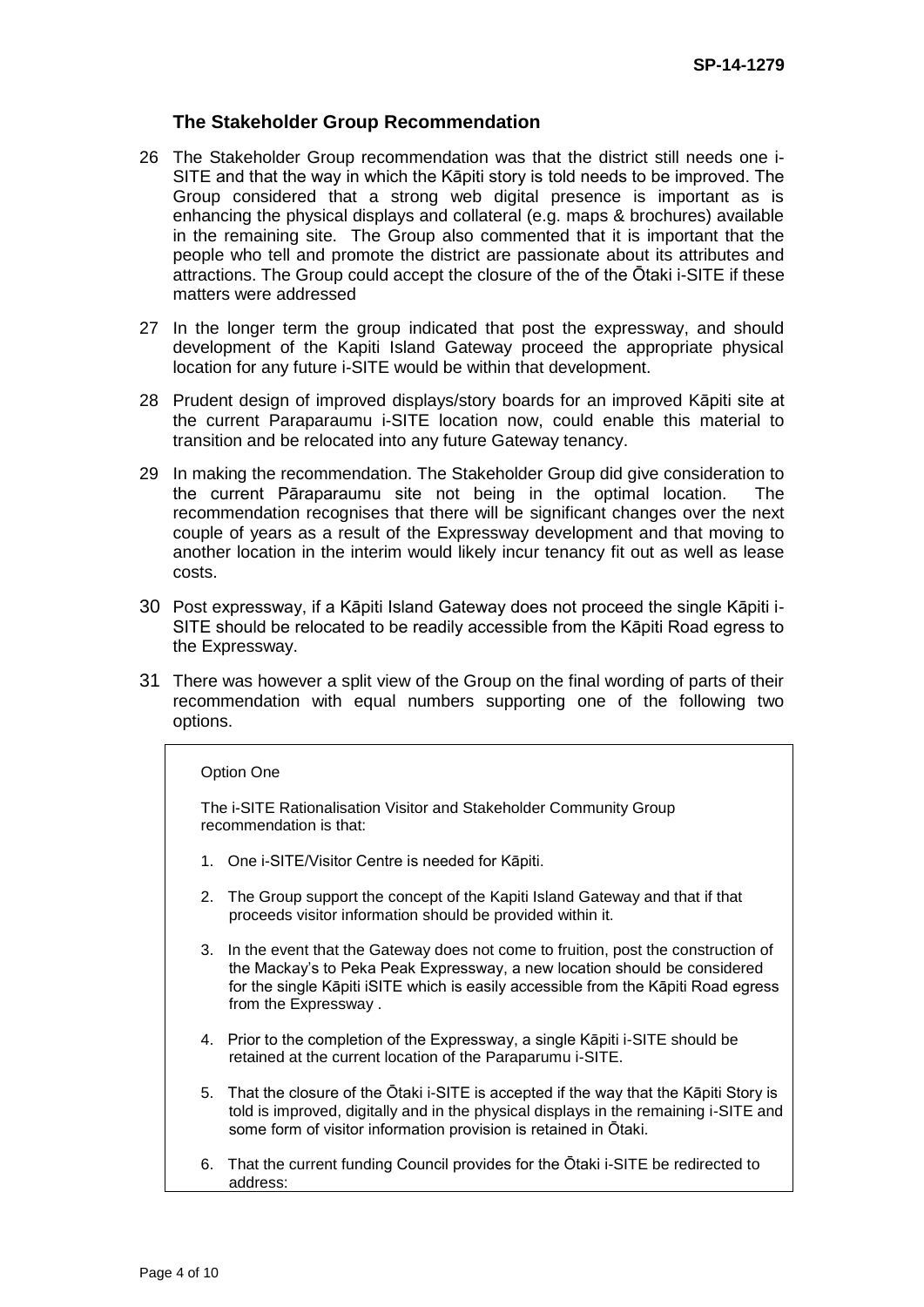- digital communication, improvements to the displays in the single remaining Kāpiti i-SITE; and visitor information needs in Ōtaki Option Two - the same as Option one up to and including point 4 with the following alternate wording for points 5 and 6. 5 That the closure of the Ōtaki i-SITE is accepted if the way that the Kāpiti Story is told is improved **with emphasis on the individual towns and their identities**, digitally and in the physical displays in the remaining i-SITE and some form of visitor information provision is retained in Ōtaki 6 That the current funding Council provides for the Ōtaki i-SITE be redirected to address: **enhanced** digital communication **across the district,** improvements to the displays in the single remaining Kāpiti i-SITE **emphasising the individual towns and their identities;** and
	- visitor information needs in Ōtaki.
- 32 The Kāpiti Chamber of Commerce was unable to attend the second workshop, instead providing their written comments for the workshop consideration. Their comments indicated that the i-SITE rationalisation should take a wider perspective with the physical sites and online presence to enhance economic development rather than just tourism. As their view goes beyond the terms of reference for the i-SITE Stakeholder Group, their view has been referred to the Economic Development Strategy Working Party for its consideration.
- 33 A Community Board representative was included in the Stakeholder Group along with a local business a nominee of the Board.
- 34 If the Parparumu/Raumati Community Board does not agree with the recommendation of the Stakeholder Group, its recommendation to Council will need to consider instead either the closure of the Paraparumu site or closure of both sites.
- 35 This will need to consider that the Parapaumu tenancy is a lighter and more flexible space than the interior of the Ōtaki building. The tenancy fitout in 2010 had been with the intention that the site could (with agreement of the landlord) be occupied until May 2018. The current dedicated funding to run the Paraparumu i-SITE is \$80,000 per annum plus the costs of leasing the tenancy.

### Financial Considerations

- 36 The 2014-2015 dedicated funding to run the Ōtaki i-SITE is \$65,000 per annum. The advice of the Stakeholder Group is that the same level of funding be redirected in subsequent years to improving how the Kapiti Story is told both digitally and in displays in the remaining single Kāpiti i-SITE.
- 37 Consideration of levels of ratepayer support for visitor information from June 2015 will be discussed as part of the review of the Economic Development Strategy and development of the Long Term Plan.
- 38 Costs associated with closure of the site and running a request for an expression process for the future use of the building can be met within existing 2014-2015 budgets.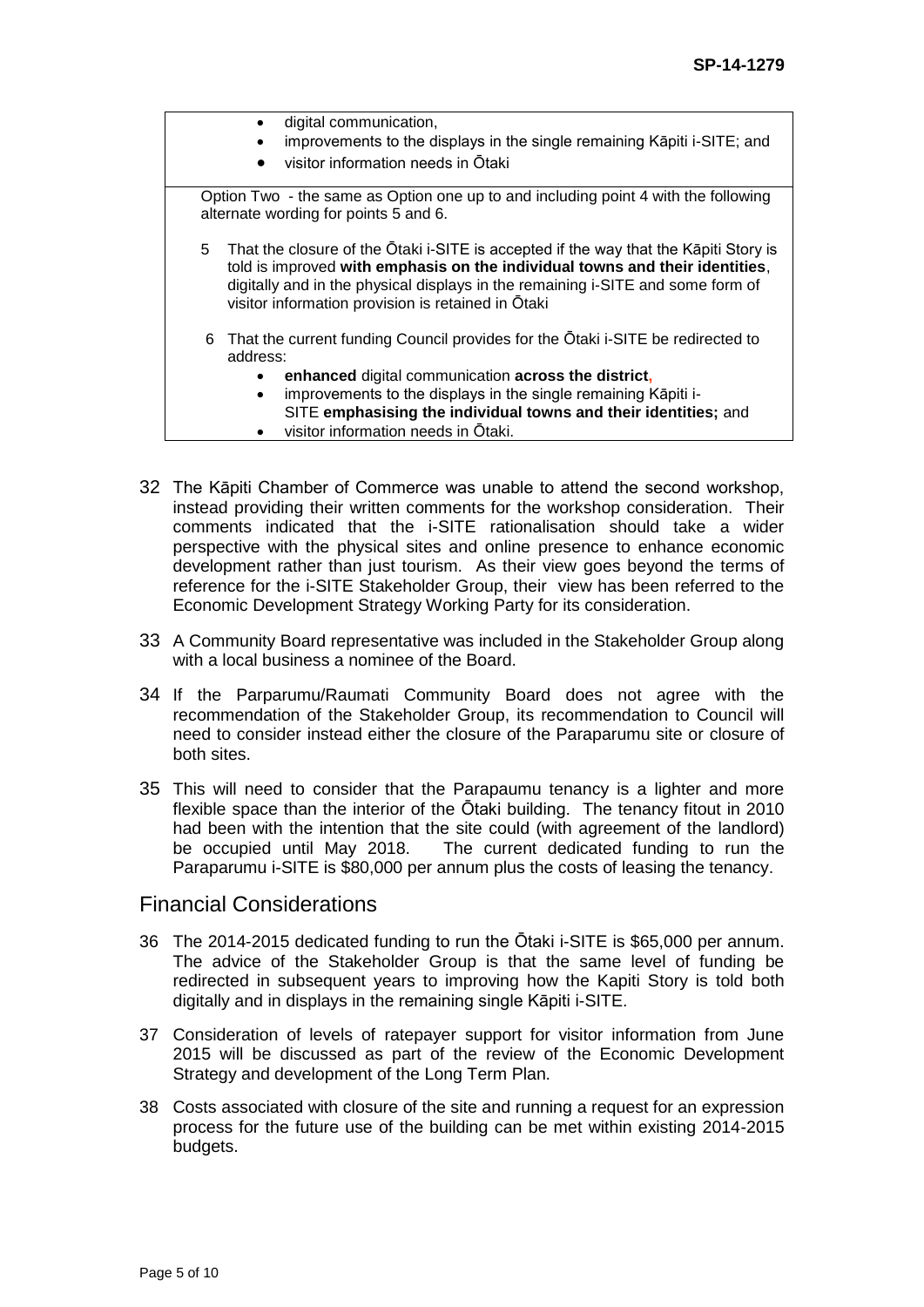# Legal Considerations

- 1 There are contractual considerations that would arise between Council and its contractor managing the i-SITEs, the Kāpiti Company, if either of the i-SITEs were to closed prior to the end of the current term of their management contract. Staff will not be recommending this as an option.
- 2 There are no other legal considerations.

# **Delegation**

3 Rationalisation of the i-SITEs will alter how local visitor information services are delivered. Under the 2013-2016 Governance Structure the Community Board has the authority in Part D, Clause 10.4 to "listen, advocate and make recommendations to Council on any matter of interest or concern to the local community."

## Policy Implications

• There are no policy implications arising from this report.

## Tāngata Whenua Considerations

4 Representatives from Ngā Hapū o Ōtaki, Te Āti Awa and Ngāti Toarangatira were invited to take part in the Stakeholder Group. A separate i-SITE rationalisation report will go to Te Whakaminenga o Kāpiti in October prior to the Council meeting.

# Publicity Considerations

5 Once Council has made a final decision on rationalisation, a press release will be issued.

# **RECOMMENDATIONS**

- 6 That the Paraparumu/Raumati Community Board recommends to Council that either
	- a. They support the advice of the Community and Visitor Stakeholder Group that:
		- I. One i-SITE in the district is still needed;
		- II. That Ōtaki i-SITE be closed and the current funding be redirected with a portion of the funding being retained for some form of visitor information in Otaki and the rest to improving how the Kapiti Story is told both digitally and within the remaining i-SITE; and
		- III. That Council issue a request for expressions of interest in the future use of the Old Ōtaki Courthouse building prior to the i-SITE closing;

#### Or

b. They support the advice of the Community and Visitor Stakeholder Group that: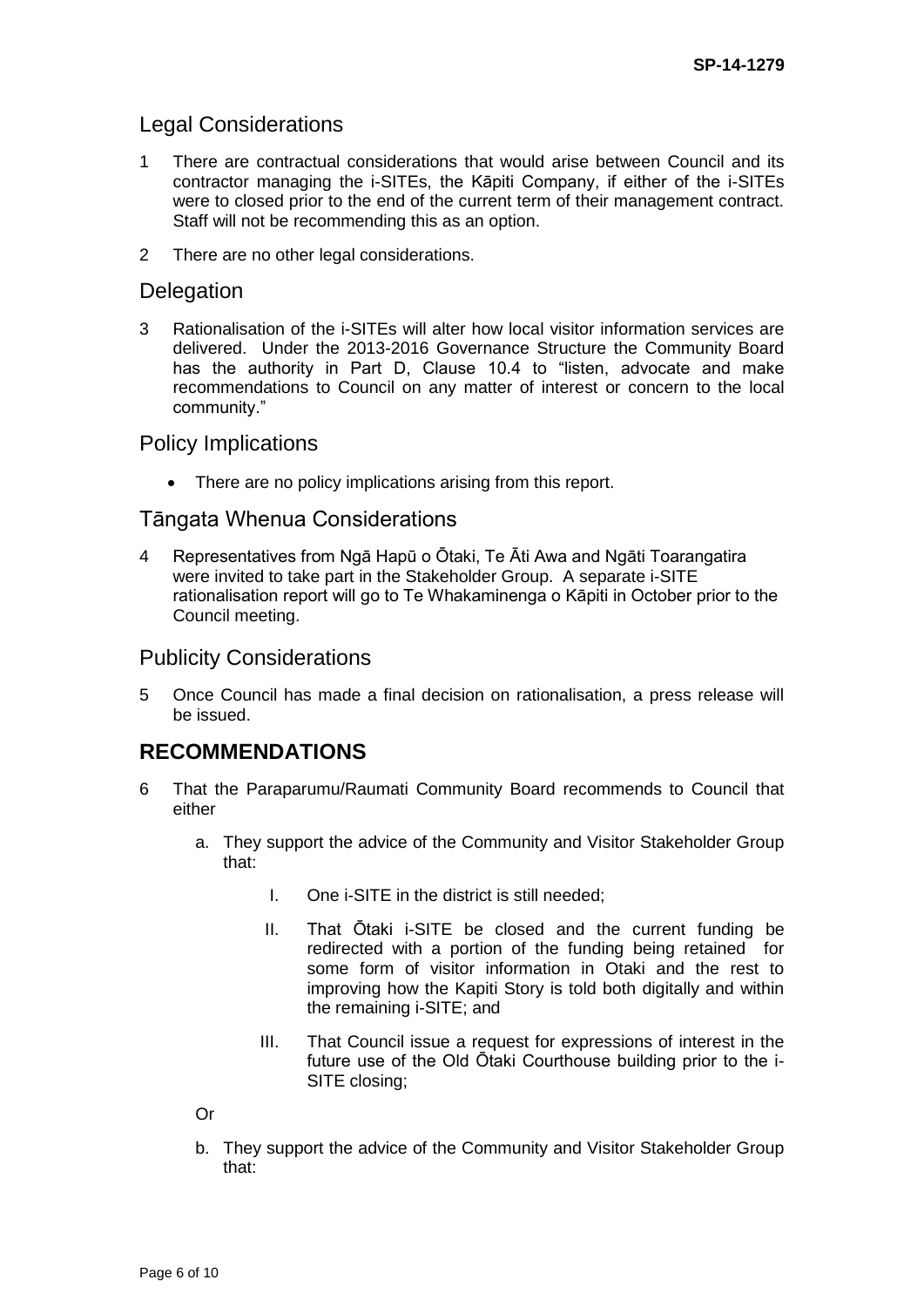- i. One i-SITE in the district is still needed;
- ii. That Ōtaki i-SITE be closed and the current funding be redirected with a portion of the funding being retained for some form of visitor information in Otaki and the rest to improving how the Kapiti Story is told both digitally and within the remaining i-SITE (emphasising how the story of the individual towns and their identities); and
- iii. That Council issue a request for expressions of interest in the future use of the Old Ōtaki Courthouse building prior to the i-SITE closing;
- Or
- c. That the Community Board does not accept the recommendation of the Stakeholder Group and recommends that either Council either closes the Paraparaumu i-SITE or both i-SITEs.

#### **Report prepared by: Approved for submission by:**

| Jane Hewitt                                        | Stephen McArthur                                          | <b>Tamsin Evans</b>                               |
|----------------------------------------------------|-----------------------------------------------------------|---------------------------------------------------|
| <b>Senior Advisor</b><br><b>Strategic Projects</b> | <b>Group Manager</b><br>Strategy &<br><b>Partnerships</b> | <b>Group Manager</b><br><b>Community Services</b> |

## **ATTACHMENTS:**

|                          | Appendix 1 to SP 14-1278 Current inquires at the Kapti i-SITEs                                |
|--------------------------|-----------------------------------------------------------------------------------------------|
| Appendix 2 to SP-14-1278 | Terms of Reference - i-SITE rationalisation Visitor and<br><b>Community Stakeholder Group</b> |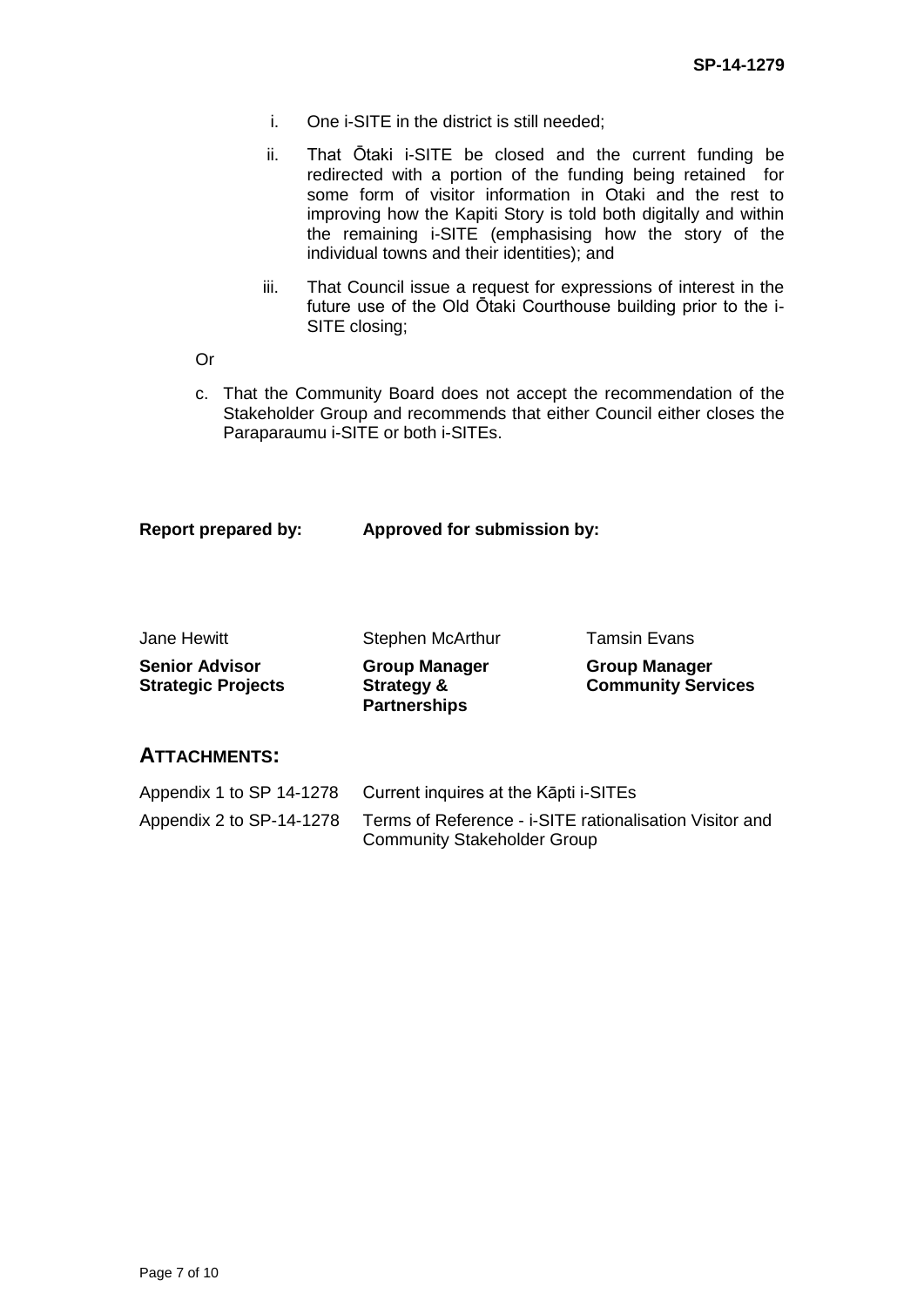# **Appendix 1: Current inquires at the i-SITEs**

#### **Resident inquiries: Visitor inquiries:**

- Intercity bookings ferries & buses
- Local events and things to do (especially free ones)
- Event ticketing in the Wellington regional
- 
- New residents advice on local (including Council) services and facilities e.g. Kāpiti Kids Connect
- Information on health shuttles, Red Cross, Cancer Society, Citizen's Advice
- Directions to sports facilities, services, Council offices and libraries, general street directions
- 

- Intercity bookings ferries & buses
- Local attractions and things to do. - (especially free ones)
- Brochures on walking, tramping, camping and best beaches
- Accommodation & cafes/restaurants
- Local train & bus services General street directions within the district and other locations
	- About the DOC estate tracks. huts, camping grounds and Kāpiti Island
	- Advice on things to do in adjacent regions
	- Information on Freedom **Camping**
- Courier drop off **but Courier drop of the internet** but generally visitors are seeking free WiFi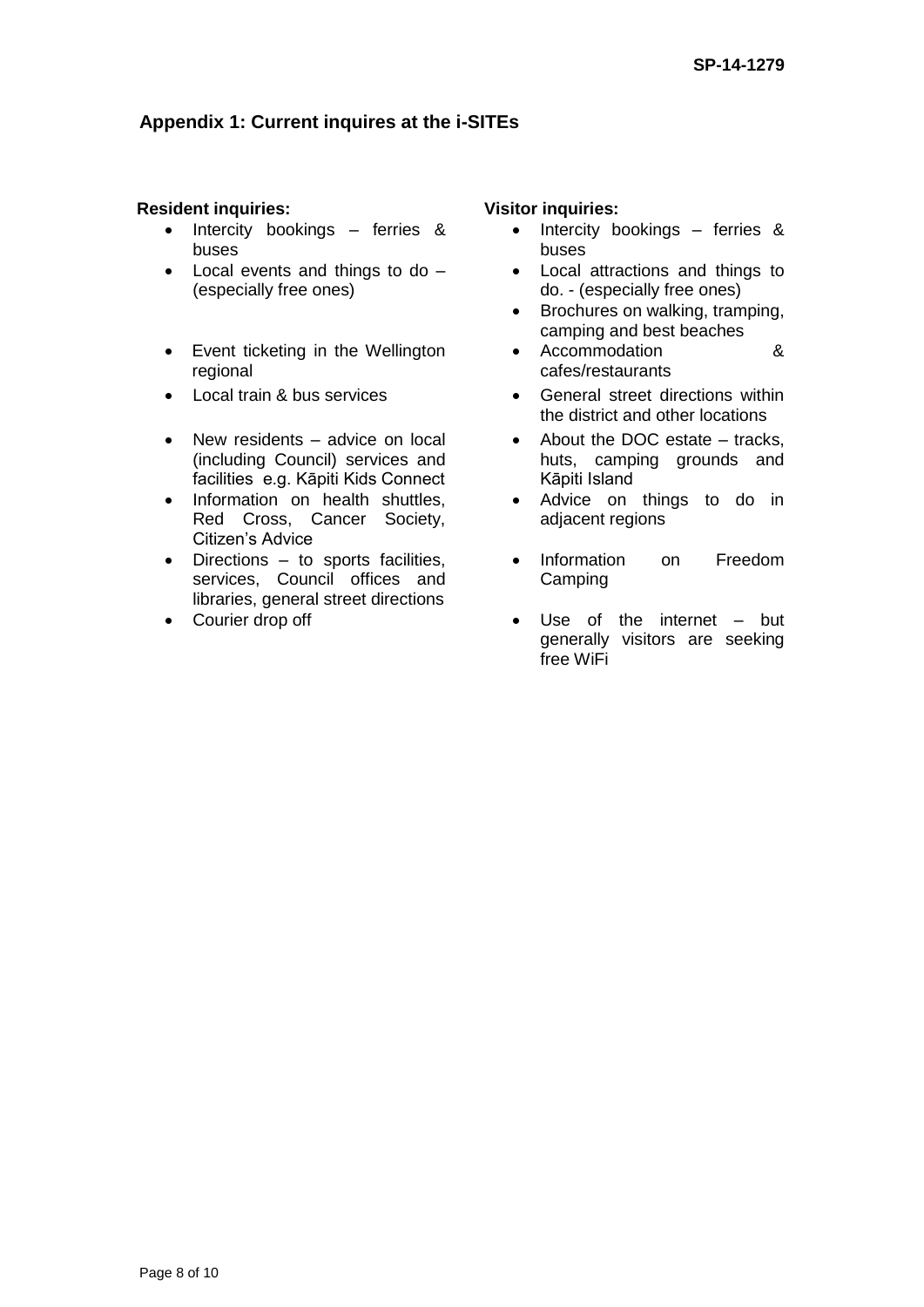#### **Appendix 2: Terms of Reference - i-SITE rationalisation Visitor and Community Stakeholder Group**

#### **Purpose:**

To provide community and tourism advice and commentary to Council on rationalisation of the Kāpiti i-SITE network. Background on why council rationalising is attached as Appendix 1.

#### **Roles and Responsibilities of the Stakeholder Group:**

- To workshop the options for rationalisation and alternative provision of services currently provided from the i-SITEs;
- To provide advice on the options as one of the inputs into the decision that Council will subsequently make on the final rationalisation.

#### **Not included in the scope:**

• Not rationalising the i-SITEs

#### **Membership:**

A maximum of 14 members. Each member to have experience in or represent the:

- iwi of the district
- visitor sector
- business community
- provision of community services

Membership to include:

- 1 representative of Ngā Hapū o Ōtaki
- 1 representative of Te Ati Awa
- 1 representative of Ngāti Toa Rangatira
- 1 representtive of the Kāpiti Chamber of Commerce
- 1 representative of the Department of Conservation
- 1 member of the Ōtaki Community Board
- 1 representative of the Ōtaki Business/Visitor community nominated by the Ōtaki Community Board
- 1 member of the Paraparaumu Raumati Community Board
- 1 representative of the Paraparaumu Raumati Business/Visitor community nominated by Paraparaumu Raumati Community Board
- 1 representative of i-SITE NZ
- 1 representative of Manaki Kāpiti
- 1 representative of the Tourism Action Group
- 1 member of the Waikanae Community Board
- 1 member of the Paekakariki Community Board

#### **Remuneration:**

Membership is a voluntary role, and there will be no remuneration for members' time, or attendance at meetings.